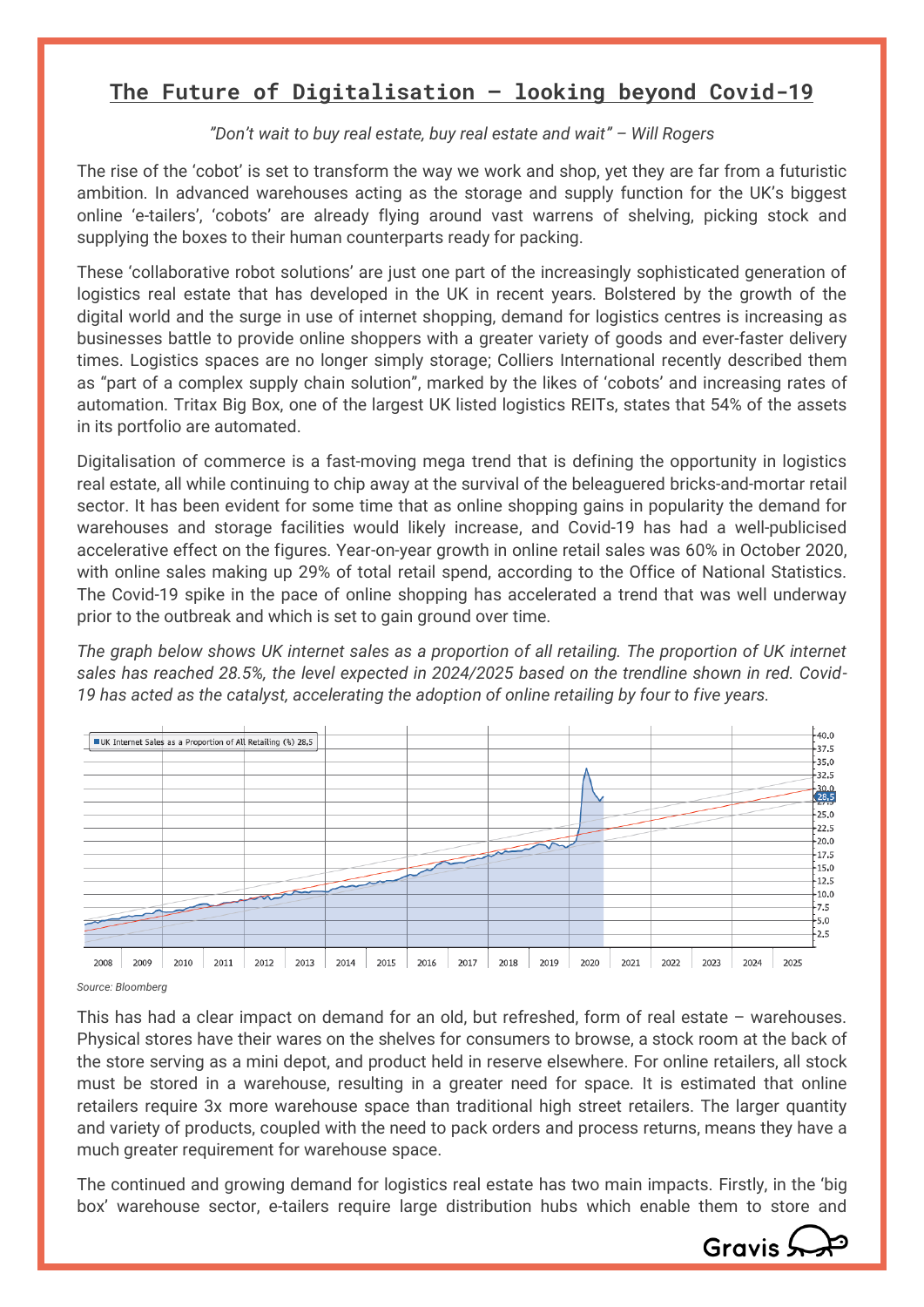transport vast amounts of stock around the country quickly and efficiently. These large distribution hubs – often more than 300,000 sq. ft in size and with a footprint similar to Wembley Stadium – need to be located near to centralised transport infrastructure; demand for these facilities continues to increase as we change our shopping habits. The second key area benefitting from demand led by the growth of the digital economy is in smaller, urban warehouses. Often located within or near towns and cities, these centres are increasingly needed as mini-hubs for 'last mile' distribution as the nation's appetite for next day – or even same-day – delivery proliferates. These smaller hubs enable e-tailers to be far nimbler and provide products quickly to nearby homes.

Both sub-sectors complement each other, yet it is the latter where architectural innovation is moving at the fastest pace. The supply of land for new urban hubs is increasingly restricted due to population growth in cities and the associated demand for residential development land. The solution is the evolution of multi-storey warehouses which solve the limitations of a building's footprint. Still a nascent concept in the UK – with possibly the first such centre built by SEGRO near Heathrow several years ago – these logistics facilities are built vertically, with vehicle ramps and vehicle docking bays on multiple floors, and are already common in parts of Asia Pacific such as Japan, South Korea, Hong Kong and Singapore.

*Example: Prologis rendering of a multi-storey warehouse. Multi-storey warehouses are built vertically, with truck ramps and docks located on multiple floors. Small trucks can navigate the ramps to the upper floors, whilst larger lorries are accommodated by the main loading dock. By building vertically, plot sizes do not need to be as large, helping to resolve the issues of competing demand for space in urban centres.* 



*Source: Prologis*

REITs such as SEGRO, Tritax Big Box, Urban Logistics, Warehouse and LondonMetric are benefitting from growing demand from current and potential occupiers – and may offer a rewarding opportunity for investors seeking exposure to the future of the traditional industrials property sub-sector.

With a traditional 'landlord-occupier' model, the REITs are focused on the ownership of space and their ability to fill it with good quality, rent-paying tenants. Many of the REITs report a shortage of supply of newly constructed buildings which adds to the continued upward pressure on rental values. Clearly this limited supply of new stock benefits the owners of existing assets and throughout the pandemic, levels of rent collection have remained high. For many occupiers such as Amazon, and third-party logistics firms such as FedEx and Hermes, warehouse space has been classed as 'business critical' during the pandemic. Additionally, although often incorporating fixed uplift or indexlinkage, rents are largely affordable for tenants, meaning the tenant is more likely to be able to pay their rent. In the case of Warehouse REIT, rent averages £5.49 per square foot and 98% of rent was collected in Q2 and Q3. Likewise, Urban Logistics REIT has collected at least 99% of its rent in 2020 so far.